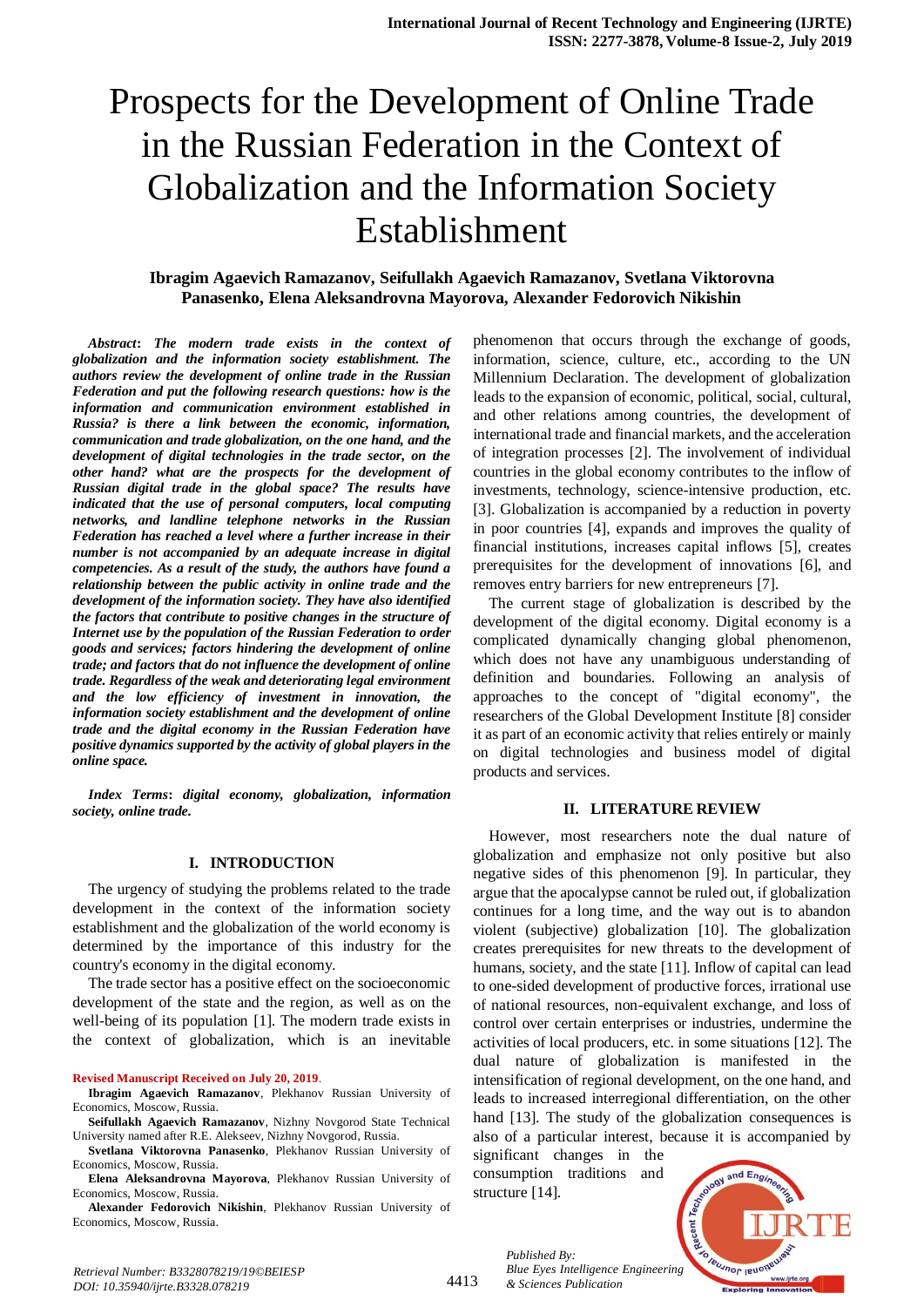The authors of the article agree with the opinion of researchers who consider globalization as an objective process with the corresponding positive and negative consequences. Besides, they believe that attempts to accelerate or slow down this process may be temporary, followed by the rapid pace of restoring the globalization process dynamics. For an individual company, it is important to be able to operate in a global environment, which develops under the influence of many factors, rather than to manage this process. Such factors as the society informatization, development of the digital economy, and the country's involvement in the information, communication and trade globalization are of particular importance.

Many researchers consider innovations, information technologies and the society informatization as key factors of globalization [15], [16]. E-commerce is considered an important tool for managing crisis amid globalization [17].

Information technologies and informatization of society are considered as key factors in the establishment of the global information and communication environment [18], e-commerce, and the digital economy, as well as accelerating the globalization [15], [19], [20]. It is suggested that the establishment of the information society allows to raise the status and competitiveness of the country [21]-[23] and has a positive effect on the socioeconomic situation of its population amid globalization [24]-[26].

The new information and communication environment creates conditions for the development of the digital economy, where trade holds the leading position. In particular, it is noted that the rapid pace of the digital economy globalization is observed in the retail sector [27]. The retail sector development amid globalization is accompanied by the development of innovations [28], the interaction between trade and e-sports [29], the development of mobile technologies, the emergence of new business models, and growth in the consumer demand for convenience and the purchase price [30]. It is accompanied not only by the establishment of the basis for merging offline and online trade, personalization of trade offers and communications, but also by increasing the requirements for the compactness of the trade companies in innovations based on information technology of the digital economy development [31]. At the same time, not only B2C markets but also C2C digital trading markets are developing. According to Data Insight (Russia's first research agency specializing in the e-commerce market), more than eight million sellers and about ten million buyers were involved in the Russian C2C digital trading market in 2017; the capacity of this market reached 300 bln rubles [32].

The digital model will improve the competitiveness of retailers in the world markets through the development of omnichannel strategies, automating business processes and increasing productivity, using digital technologies to penetrate new segments, improving the return on assets and logistics solutions based on the advanced technologies, etc. [33], [34]. Digital technologies are being actively implemented by global retail chains, but changes in Russian trade occur slower than in the world practice. At the same time, transformations in the retail trade based on digital technologies are irreversible, while the prospects for the development of digital technologies depend on the state of the information and communication infrastructure, security of cyberspace from crime, etc. [35], as well as on the ability of the Russian digital industry to overcome barriers to the transition to the information society [36]. Besides, large-scale and high-quality transformations are observed in the retail sector under the influence of globalization and the advances of the digital economy [37].

The digital economy is under focus of not only researchers but also the state. The governments of many countries, including Russia, recognize its importance. In particular, the "Strategy for the development of the information society in the Russian Federation for 2017 – 2030" is implemented in the Russian Federation, aimed at establishing new markets based on the information and communication technologies, developing the digital economy, and strengthening the economy in general.

The following conclusion can be made from the review: the countries that ensure favorable conditions for the development of the digital economy-focused trade become more competitive in the global space. The advances in digital technologies and their speed in the introduction, combined with the rapid pace of consumer and customer involvement in this process, have given rise to new problems associated with the need to understand the implications and factors determining their development trends in the digital economy. The market globalization, which (inter alia) is supported by the formation of the information society, the development of information and communication technologies, and the development of the digital economy is a characteristic feature of the modern world and national economy development. Besides, the content analysis suggests that the prospects for the trade development should be considered taking into account the development of digital technologies and the formation of the information and communication environment, as well as the economic, informational and trade globalization.

Following the above, the authors consider it necessary to understand the following:

– how the information and communication environment in Russia is formed;

– whether there is a connection between the economic, information, communication and trade globalization, on the one hand, and the development of digital technologies in trade, on the other hand; and

– what are the prospects for the development of Russian digital trade in the global space.

# **III. PROPOSED METHODOLOGY**

## **A. Algorithm**

The reliability of the results is secured by the compliance with the methodological requirements from the "Provisions on the organization and conduct of selective observation by Rosstat on the use of information technologies and information telecommunication networks by the population in 2018"; "Methods for calculating the indicator "Share of citizens using the mechanism for obtaining state and municipal electronic services"; "Methodological provisions

on calculating the index of physical volume of services in telecommunications"; and recommendations of the



*Published By: Blue Eyes Intelligence Engineering & Sciences Publication*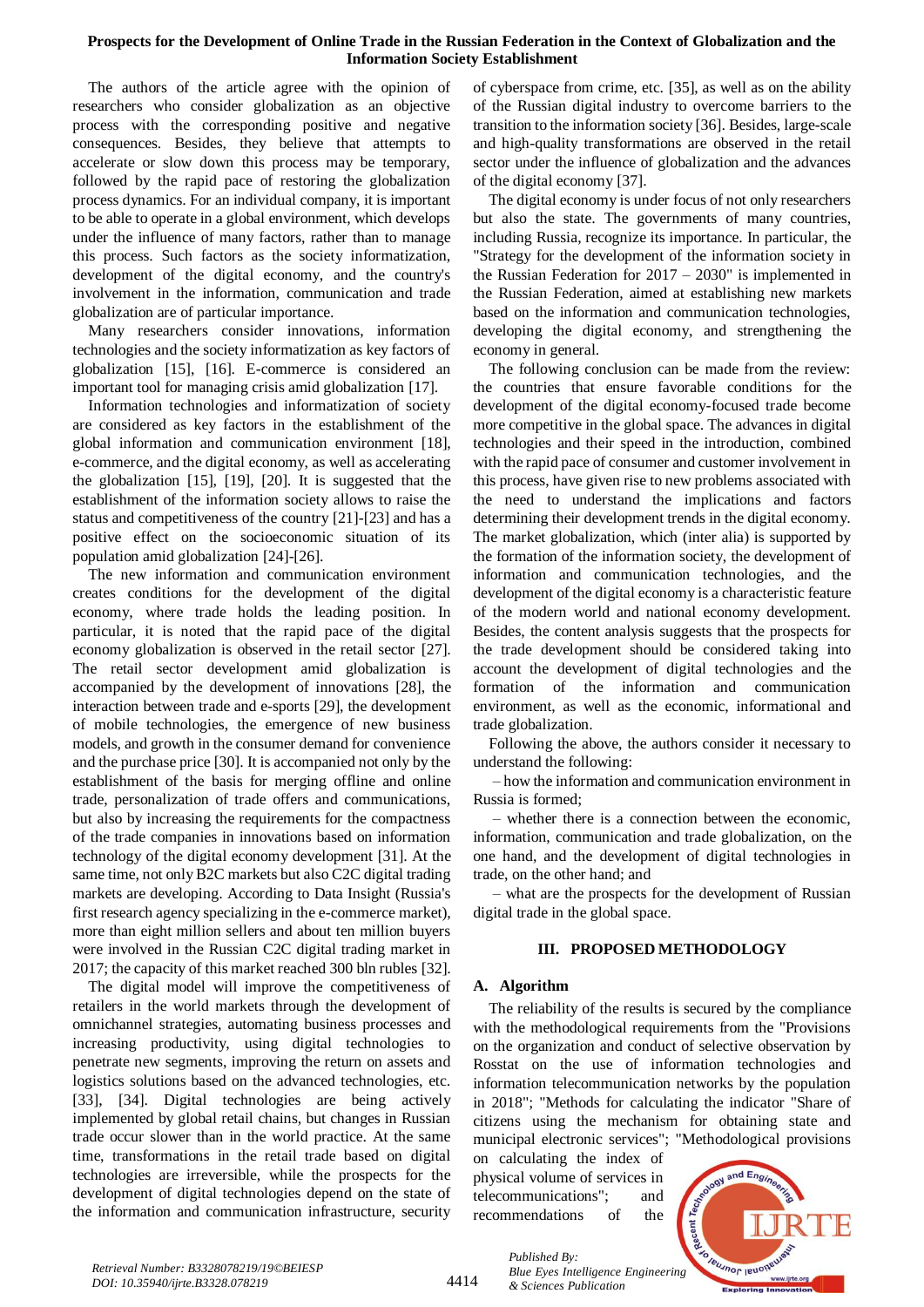"Guidelines of the International Telecommunication Union on measuring access to and use of the ICT in households and by individuals".

The representativeness of the sample is secured by obtaining representative survey results for entire Russia and its regions, as well as a large sample size: the monthly sample size for the ICT survey is about 77 thous. people aged 15 and older (30 thous. households, 0.06 % of the population of this age), which is formed in accordance with the requirements of

the "Basic methodological and organizational provisions for conducting a sample survey of the labor force."

The method of correlation analysis was used to identify the relationships among quantitative and qualitative variables in the information telecommunications environment, the digital economy, trade, and globalization processes.

#### **B. Flow Chart**



Fig. 1. Indices measuring the process of globalization

## **IV. RESULT ANALYSIS**

The establishment of the information society in Russia is accompanied by significant qualitative and quantitative changes in the use of information and communication technologies by organizations operating in various sectors (Table I).

| Table I. State and forecast of the use of information and communication technologies in organizations, % |  |  |
|----------------------------------------------------------------------------------------------------------|--|--|
|                                                                                                          |  |  |

|                             |      | Average in Russia |       | Average in trade organizations |      |       |  |
|-----------------------------|------|-------------------|-------|--------------------------------|------|-------|--|
|                             | 2010 | 2017              | 2025f | 2010                           | 2017 | 2025f |  |
| PC                          | 93.8 | 92.1              | 91.2  | 93.1                           | 94.3 | 97.2  |  |
| <b>Servers</b>              | 18.2 | 50.6              | 70.1  | 22.4                           | 64.3 | 78.8  |  |
| Local area networks         | 68.4 | 61.1              | 49.9  | 72.6                           | 72.1 | 66.7  |  |
| Global information networks | 83.4 | 89.7              | 92.8  | 88.1                           | 93.5 | 97.4  |  |
| Internet                    | 82.4 | 88.9              | 91.9  | 87.5                           | 92.6 | 95.9  |  |
| Websites                    | 28.5 | 47.4              | 55.1  | 35.7                           | 52.9 | 67.3  |  |

Sources: Rosstat (2019); Ministry of Digital Development, Communications and Mass Communications of the Russian Federation (2019); calculations of the authors.

The obtained results (Table I) indicate the oncoming significant, multidirectional changes in the use of information and communication technologies by organizations in Russia. In particular, a reduction in the use

of personal computers and local area networks and, conversely, a significant increase in the use of servers, global information networks, Internet, and websites are expected (Fig. 1).



*Published By:*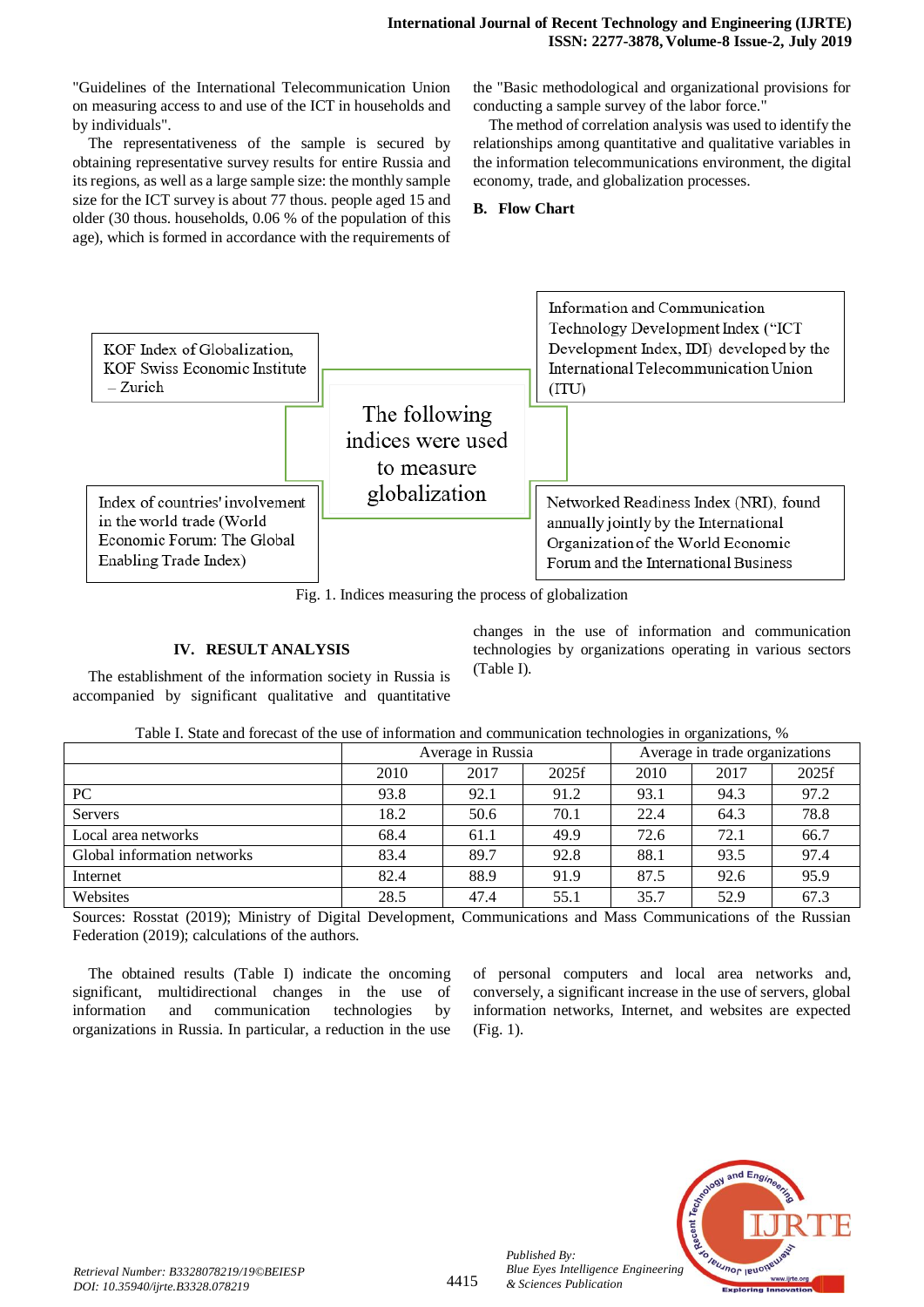

Fig. 1. Projected deviation of the share of organizations using information and communication technologies by 2025 relative to 2018, %

It can be seen from the obtained data (Figure 1) that the positive dynamics are typical for such fields of using information and communication technologies as the development of websites, servers, global information networks, and the use of the Internet. At the same time, a significant reduction in the use of local area networks and personal computers is expected.

Analysis of changes in the use of the landline telephone and mobile networks in the Russian Federation indicates a significant change in favor of mobile telephony: the number of landline telephone subscribers is expected to decrease by 33.4 % by 2025 compared to 2018 (from 32.3 mln in 2018 to 21.5 mln by 2025) and, conversely, an increase in mobile telephone subscribers by 8.6 % is expected (from 300.2 mln in 2018 up to 325.9 mln by 225, i.e., cellular penetration is 211 units per 100 people).

The information society development in Russia is accompanied by penetration through the mobile and landline broadband Internet access (Figure 2).



*Published By:*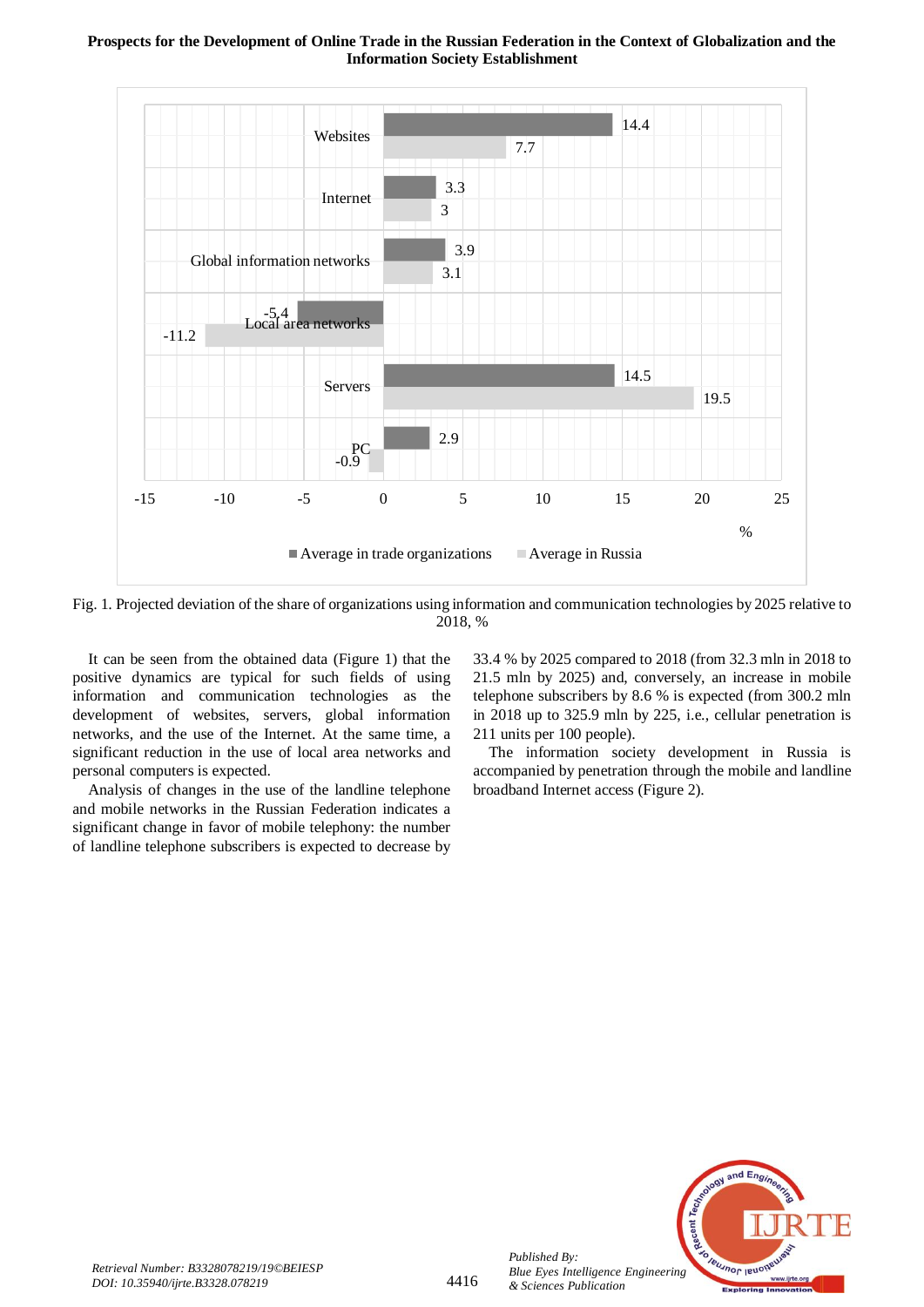

Fig. 2. Projected change in the number of landline and mobile broadband Internet access subscribers per 100 people in the Russian Federation

The penetration of the population into the broadband Internet through the landline and mobile communications has positive trends. However, mobile broadband Internet access is developing at a faster pace than landline broadband Internet access (Fig. 2): the number of subscribers using mobile broadband Internet access can exceed 130 subscribers per 100 people by 2025, while the number of subscribers

using landline broadband internet access can reach 32 subscribers per 100 people in the Russian Federation.

The study of the penetration of information and telecommunication technologies in Russia in the context of global trends indicates a lag compared with countries with developed economies (Fig. 3).



Fig. 3. Share of population using the Internet, 2018, % of the total population

Sources: International Telecommunication Union – ITU, (2018); Rosstat, (2019); Ministry of Communications of the Russian Federation, (2019); and authors' calculations

Comparative analysis (Fig. 4) reveals some lag of the Russian Federation by the share of the population using the Internet compared with Europe and other countries with developed economies and a high technical level of development (Israel, Saudi Arabia, Japan, and Republic of Korea).

At the same time, there is a fairly high rate of the Internet access penetration in the Russian Federation (Fig. 4).



*Published By:*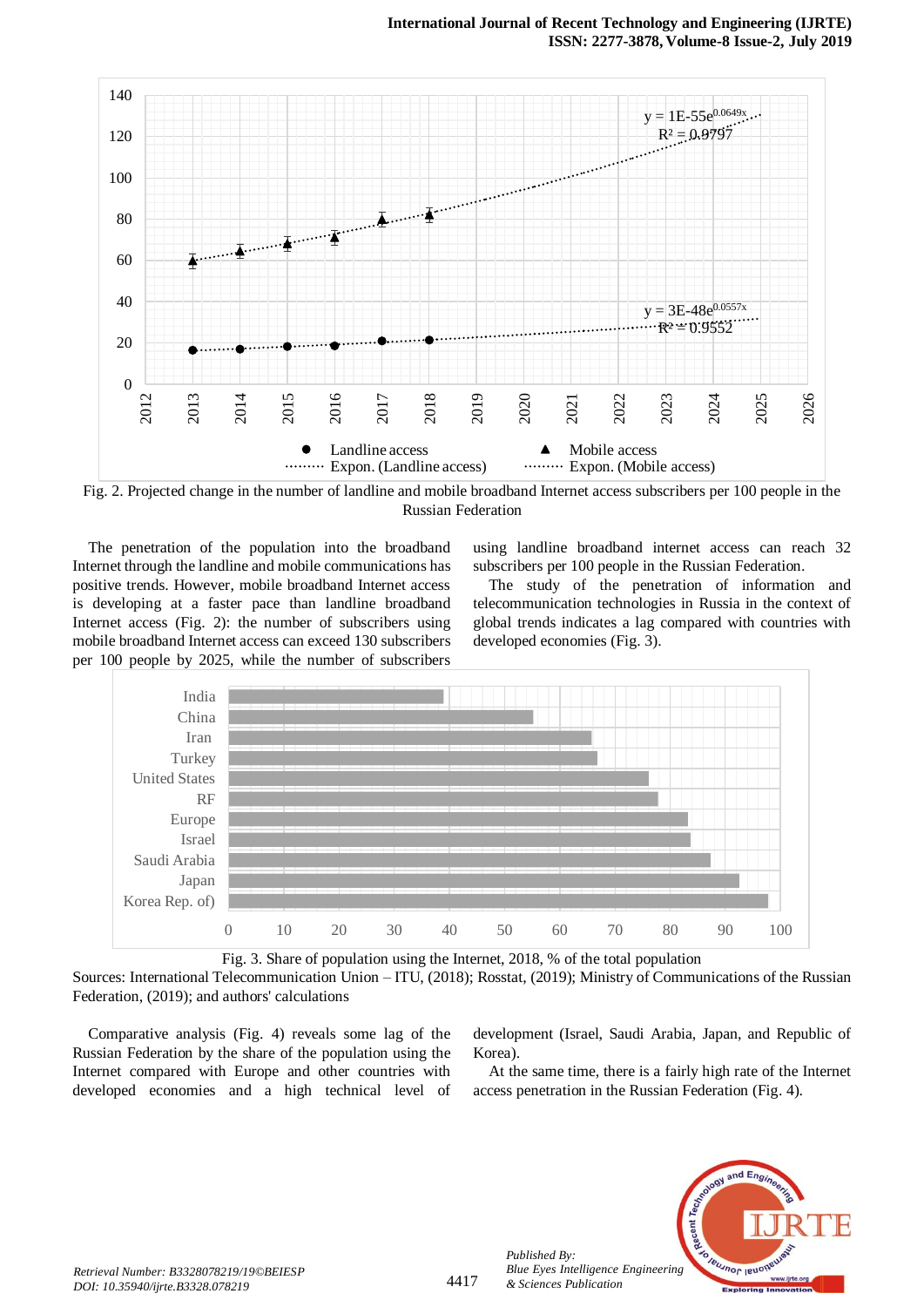

Fig. 4. Projected Internet access penetration in the Russian Federation and Europe Sources: International Telecommunication Union – ITU (http://www.itu.int/en/ITU-D/Statistics/Pages/definitions/regions.aspx), (2018) Rosstat, (2018), Ministry of Communications

of the Russian Federation, (2018); and authors' calculations.

If the prevailing trends of Internet access penetration in Russia continue, the lag from Europe can be narrowed by 2027.

The change in the structure of the population that used the Internet to shop for goods and services by types in the Russian Federation was studied (Fig. 5).



Fig. 5. Changes in the structure of the Internet use by the population of Russia to shop for goods and services by types from 2013 to 2018

The results indicate significant changes in the structure of the Internet use by the Russian population to shop for goods and services by types (Fig. 5): the popularity of shopping for household appliances, movies and music, books, magazines and newspapers, video games and their updates, software, computer equipment, electronic equipment, and travel services is falling and, conversely, the popularity of shopping for medical products, clothing and footwear, telecommunications services, financial services, food products, tickets, etc. is growing. At the same time, the attitude of the population in obtaining financial services is changing especially fast: the share of the population that received financial services online has almost doubled over the past five years.

The indication of a connection between individual factors of the information society development in the Russian Federation and indicators of the activity of the Russian

population in the online trade reveals multidirectionality of



4418

*Published By: Blue Eyes Intelligence Engineering & Sciences Publication*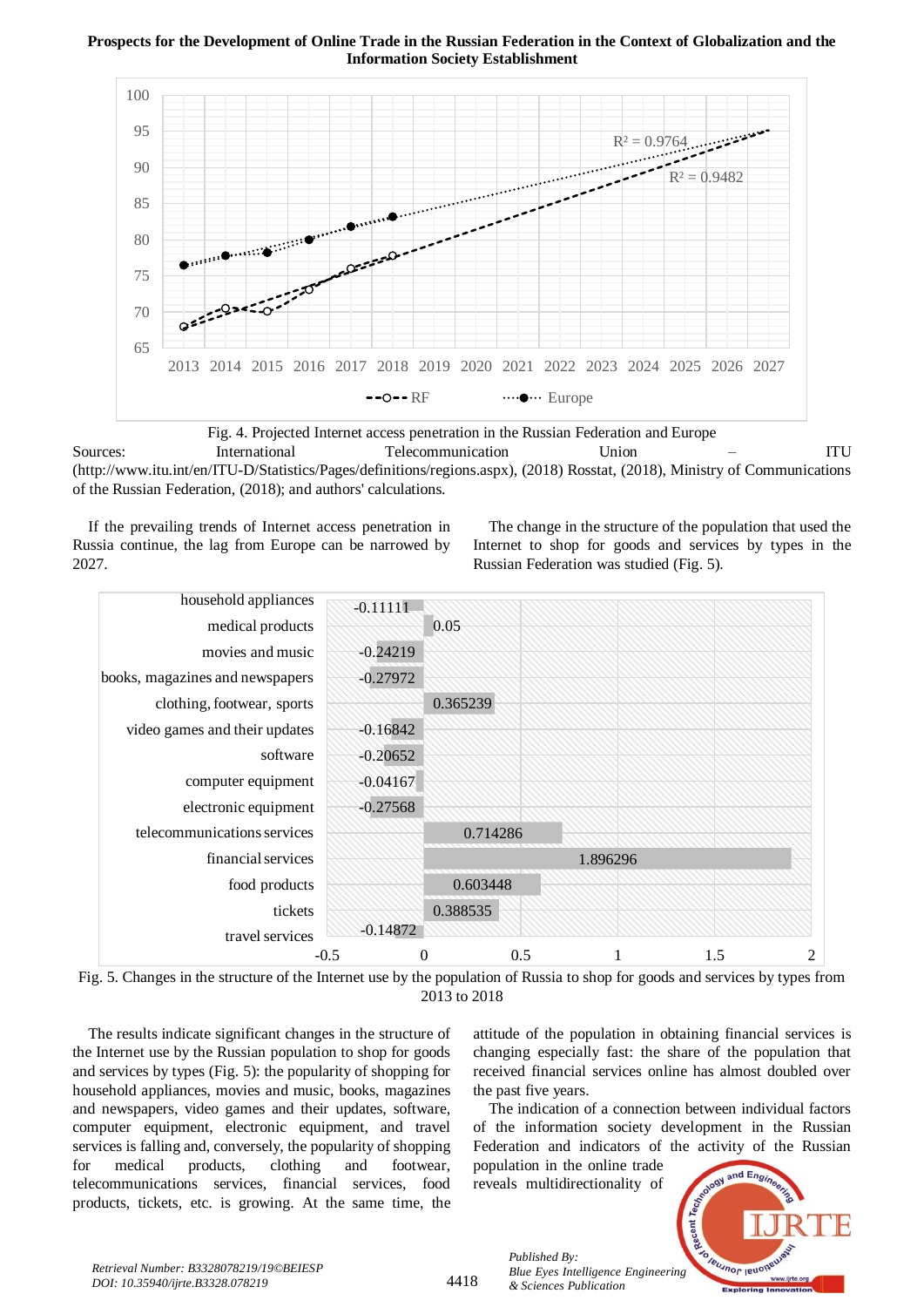relations between them (Table 2).

Table II. Correlation between the indicators of the online trade and the information society development in the Russian Federation (study period 2010 – 2018)

| Indicators of the information society development in<br>the Russian Federation                | $R$ – Share of<br>online retail<br>trade turnover<br>(B2C), % | $R$ – Share of<br>population that<br>used the Internet<br>to shop for goods<br>and services, % | $R$ – Share of<br>population<br>that are<br>active<br>Internet<br>users, % | $R -$ Share of<br>population<br>engaged in the<br>sale of goods<br>and services<br>on the Internet<br>(C2C), % |
|-----------------------------------------------------------------------------------------------|---------------------------------------------------------------|------------------------------------------------------------------------------------------------|----------------------------------------------------------------------------|----------------------------------------------------------------------------------------------------------------|
| Number of personal computers per 100 people                                                   | 0.68                                                          | 0.62                                                                                           | 0.19                                                                       | 0.21                                                                                                           |
| Share of organizations that have servers, %                                                   | 0.90                                                          | 0.89                                                                                           | 0.90                                                                       | 0.85                                                                                                           |
| Share of organizations using local area networks, %                                           | $-0.40$                                                       | $-0.45$                                                                                        | $-0.93$                                                                    | $-0.92$                                                                                                        |
| Share of organizations using global information<br>networks, %                                | 0.87                                                          | 0.84                                                                                           | 0.61                                                                       | 0.61                                                                                                           |
| Share of organizations using the Internet, %                                                  | 0.90                                                          | 0.87                                                                                           | 0.71                                                                       | 0.73                                                                                                           |
| Share of organizations using websites, %                                                      | 0.92                                                          | 0.91                                                                                           | 0.88                                                                       | 0.83                                                                                                           |
| Number of landline broadband Internet subscribers<br>per 100 people                           | 0.98                                                          | 0.97                                                                                           | 0.96                                                                       | 0.96                                                                                                           |
| Number of mobile broadband Internet subscribers per<br>100 people                             | 0.95                                                          | 0.94                                                                                           | 0.98                                                                       | 0.98                                                                                                           |
| Share of organizations using the Internet, %                                                  | 0.88                                                          | 0.85                                                                                           | 0.73                                                                       | $\overline{0.81}$                                                                                              |
| Share of organizations using broadband Internet<br>access, %                                  | 0.88                                                          | 0.85                                                                                           | 0.79                                                                       | 0.86                                                                                                           |
| Share of organizations that had a website in the total<br>number of surveyed organizations, % | 0.96                                                          | 0.95                                                                                           | 0.94                                                                       | 0.93                                                                                                           |
| Share of organizations that placed orders for goods<br>online, %                              | 0.55                                                          | 0.51                                                                                           | $-0.85$                                                                    | $-0.84$                                                                                                        |
| Share of households with a telephone, %                                                       | 0.94                                                          | 0.93                                                                                           | 0.91                                                                       | 0.86                                                                                                           |
| Share of households with a landline telephone only,<br>$\%$                                   | $-0.94$                                                       | $-0.92$                                                                                        | $-0.93$                                                                    | $-0.89$                                                                                                        |
| Share of households with a mobile telephone only, %                                           | 0.99                                                          | 0.99                                                                                           | 0.99                                                                       | 0.99                                                                                                           |
| Share of households with both landline and mobile<br>telephones, %                            | $-0.79$                                                       | $-0.78$                                                                                        | $-0.62$                                                                    | $-0.54$                                                                                                        |
| Share of households with broadband Internet access,<br>$\%$                                   | 0.89                                                          | 0.87                                                                                           | 0.98                                                                       | 0.97                                                                                                           |
| Share of population that placed orders for goods and<br>services online, %                    | 0.99                                                          |                                                                                                | 0.97                                                                       | 0.98                                                                                                           |
| Share of population that are active Internet users, %                                         | 0.99                                                          | 0.97                                                                                           | $\overline{a}$                                                             | 0.99                                                                                                           |

The results of the analysis indicate a close direct correlation dependence of the population activity in online trade on such indicators of the information society establishment in the Russian Federation as "Number of landline broadband Internet subscribers per 100 people" (R ranges from 0.96 to 0.98), "Number of mobile broadband Internet subscribers per 100 people" (R ranges from 0.94 to 0.98), "Share of organizations that had a website in the total number of surveyed organizations" (R ranges from 0.93 to 0.96), "Share of households with a mobile telephone only" (R ranges from 0.99), "Share of population that placed orders for goods and services online" (R ranges from 0.97 to 0.99), and "Share of population that are active Internet users" (R ranges from 0.97 to 0.99). No correlation or weak correlation describe such indicators as "Availability of a personal computer" (R ranges from -0.40 to -0.93), "Global information networks" (R ranges from -0.40 to -0.93), "Internet access" (R ranges from -0.40 to -0.93), and "Share of organizations using the Internet" (R ranges from -0.40 to

-0.93). At the same time, "Local computer networks" (R ranges from -0.40 to -0.93), "Share of households with a landline telephone only" (R ranges from -0.89 to -0.94), and "Share of households with both landline and mobile telephones" (R ranges from -0.54 to 0.79) all have a restraining effect.

A study of the network readiness of the Russian Federation can ensure greater justification in determining the prospects for the online trade development. According to the World Economic Forum, the Networked Readiness Index (NRI) of Russia is 4.54 (out of 7), which is comparatively higher than the world average (NRI  $=$  4.15). At the same time, it lags far behind the economically developed regions and countries – in particular, Europe (average  $NRI = 5.22$ ; NRI ranges among countries from 3.99 in Serbia to 5.9 in Finland), the USA  $(NRI = 5.82)$ , Israel (NRI = 5.44), Korea (NRI = 5.57), Japan  $(NRI = 5.65)$ , and others.



*Published By:*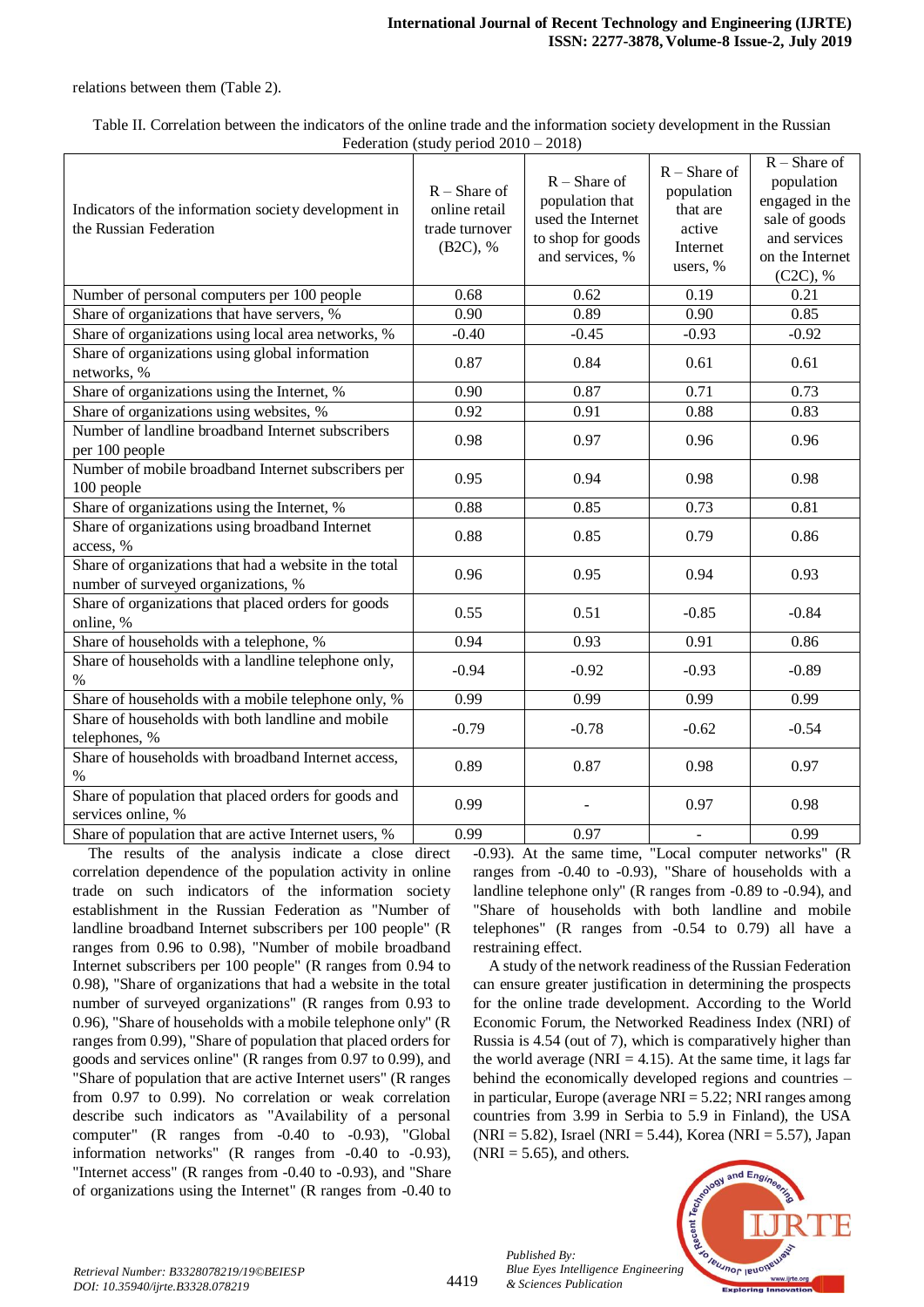|                                                                                     | $\frac{1}{2}$ (best)) of Frassia and the feature, world economies          |       |                   |       |            |
|-------------------------------------------------------------------------------------|----------------------------------------------------------------------------|-------|-------------------|-------|------------|
|                                                                                     | Europe                                                                     | China | Japan             | RF    | <b>USA</b> |
|                                                                                     | (average)                                                                  |       |                   |       |            |
| Effectiveness of law-making bodies $(1 – 7)$                                        | 4.45                                                                       | 4.19  | 5.44              | 3.58  | 4.04       |
| Laws relating to ICTs $(1 – 7)$                                                     | 4.85                                                                       | 4.24  | 4.84              | 3.81  | 5.27       |
| Judicial independence $(1 – 7)$                                                     | 5.23                                                                       | 3.89  | 6.19              | 2.90  | 5.15       |
| Efficiency of legal system in settling disputes $(1 – 7)$                           | 4.42                                                                       | 3.98  | 5.39              | 3.19  | 4.87       |
| Efficiency of legal system in challenging regs $(1 – 7)$                            | 4.40                                                                       | 3.49  | 4.58              | 2.92  | 4.79       |
| Intellectual property protection, $(1 – 7)$                                         | 5.19                                                                       | 3.97  | 6.07              | 3.02  | 5.77       |
| Software piracy rate, % software installed                                          | 35.30                                                                      | 74.00 | 19.00             | 62.00 | 18.00      |
| Int'l Internet bandwidth, kb/s per user                                             | 496.72                                                                     | 5.00  | 48.64             | 29.86 | 70.97      |
| Prepaid mobile cellular tariffs, PPP \$/min.                                        | 0.28                                                                       | 0.06  | 0.37              | 0.03  | 0.27       |
| Fixed broadband Internet tariffs, PPP \$/month                                      | 29.24                                                                      | 33.99 | 20.72             | 15.73 | 16.32      |
| Individuals using Internet, %                                                       | 82.59                                                                      | 49.30 | 90.58             | 70.52 | 87.36      |
| Fixed broadband Internet subs/100 pop.                                              | 31.92                                                                      | 14.38 | 29.31             | 17.51 | 31.06      |
| Use of virtual social networks $(1 – 7)$                                            | 6.07                                                                       | 4.72  | 5.88              | 5.63  | 6.57       |
| Capacity for innovation $(1 – 7)$                                                   | 4.84                                                                       | 4.20  | 5.27              | 3.77  | 5.94       |
| ICT use for business-to-business transactions $(1 – 7)$                             | 5.49                                                                       | 4.88  | 6.06              | 4.82  | 5.71       |
| Business-to-consumer Internet use $(1 – 7)$                                         | 5.40                                                                       | 5.28  | 5.95              | 5.13  | 6.32       |
| Gov't success in ICT promotion $(1 – 7)$                                            | 4.43                                                                       | 4.52  | 4.71              | 4.19  | 4.78       |
| Impact of ICTs on business models $(1 – 7)$                                         | 5.22                                                                       | 4.72  | 5.31              | 4.02  | 5.52       |
| Impact of ICTs on new organizational models $(1 – 7)$                               | 4.96                                                                       | 4.74  | 4.72              | 4.02  | 5.77       |
| Impact of ICTs on access to basic services $(1 – 7)$                                | 5.35                                                                       | 4.64  | 5.39              | 3.90  | 5.73       |
| Networked Readiness Index $(1 – 7)$                                                 | 5.22                                                                       | 4.24  | 5.65              | 4.54  | 5.82       |
| $\mathbf{A}$ and $\mathbf{B}$ are the state of $\mathbf{B}$<br>$-1$<br>$\mathbf{r}$ | $\cdot$ $\cdot$ $\cdot$<br>the contract of the contract of the contract of |       | $\pi$ $\pi$ $\pi$ |       | 1.111      |

Table III. Comparative characteristics of the NRI subindices  $(1 - 7$  (best)) of Russia and the leading world economies

According to the World Economic Forum report, the following key factors hinder the increase in the network readiness of the Russian Federation: weak and deteriorating regulatory environment and a high proportion of pirated software (NRI subindices of legal support for network readiness is around three points out of seven possible); cheap plans for mobile and landline Internet (Prepaid mobile cellular plans, PPP \$0.03/min.), which are accompanied by a rapid increase in the number of individual users and lead to a drop in Internet bandwidth per user (Int'l Internet bandwidth, 29.86 kb/s per user).

At the same time, the NRI subindex "Business-to-consumer Internet use" approaches the values of economically and technologically developed countries  $(NRI = 5.3)$ .

The authors carried out an analysis of the dynamics of subscription fees, bandwidth, and Internet investments in the Russian Federation for greater justification of individual conclusions (Table IV).

|                                      | Unit of measurement      | 2013   | 2014    | 2015    | 2016    | 2017    | 2018   |
|--------------------------------------|--------------------------|--------|---------|---------|---------|---------|--------|
|                                      | rub.                     | 538.67 | 565.44  | 571.11  | 559.44  | 571.48  | 581.7  |
| subscription fee                     | % to the previous period | 100.3  | 105.0   | 101.0   | 98.0    | 102.2   | 1.02   |
|                                      | % to 2013                |        | 105.0   | 106.0   | 103.9   | 106.1   | 108.0  |
|                                      | kb/s per user            | 31.71  | 32.84   | 41.25   | 29.86   | 35.3    | 36.2   |
| Internet bandwidth                   | % to the previous period |        | 1.03564 | 1.25609 | 0.72388 | 1.18218 | 1.03   |
|                                      | % to 2013                |        | 103.6   | 130.1   | 0.94    | 111.3   | 114.2  |
|                                      | bln rub.                 | 339.5  | 348.0   | 352.4   | 389.0   | 369.2   | 393.7  |
| telecommunications activities        | % to the previous period |        | 102.5   | 101.3   | 110.4   | 94.9    | 114.1  |
|                                      | % to 2013                |        | 102.5   | 103.8   | 114.6   | 108.7   | 160.0  |
|                                      | bln rub.                 | 12.3   | 13.0    | 13.3    | 14.5    | 25.5    | 26.1   |
| information technology<br>activities | % to the previous period |        | 105.7   | 102.3   | 109.0   | 175.9   | 119.2  |
|                                      | % to 2013                |        | 105.7   | 108.1   | 117.9   | 207.3   | 212.2  |
| investments in software and          | bln rub.                 | 36.3   | 57.3    | 94.4    | 157.5   | 253.9   | 414.5  |
| databases                            | % to the previous period |        | 1.59    | 1.65    | 1.67    | 1.61    | 1.63   |
|                                      | % to 2013                |        | 157.9   | 260.0   | 433.9   | 699.4   | 1141.9 |

The results (Table 4) mainly confirm the conclusions of the World Economic Forum. In particular, the Internet bandwidth has increased by only 3 %, and the monthly fee increased by 2 % over the past five years (from 2013 to 2018). At the same time, a direct correlation dependence was found between the dynamics of the Internet bandwidth indices and the subscription fee for services  $(R = 0.72)$ . There has been a sharp increase in investment in areas related to the information telecommunication technologies development in recent years. For example, investments have increased more than 1.6 times in telecommunications, more than 2.1 times in

the field of information technology, and 11.4 times in

*& Sciences Publication* 

*Published By:*



4420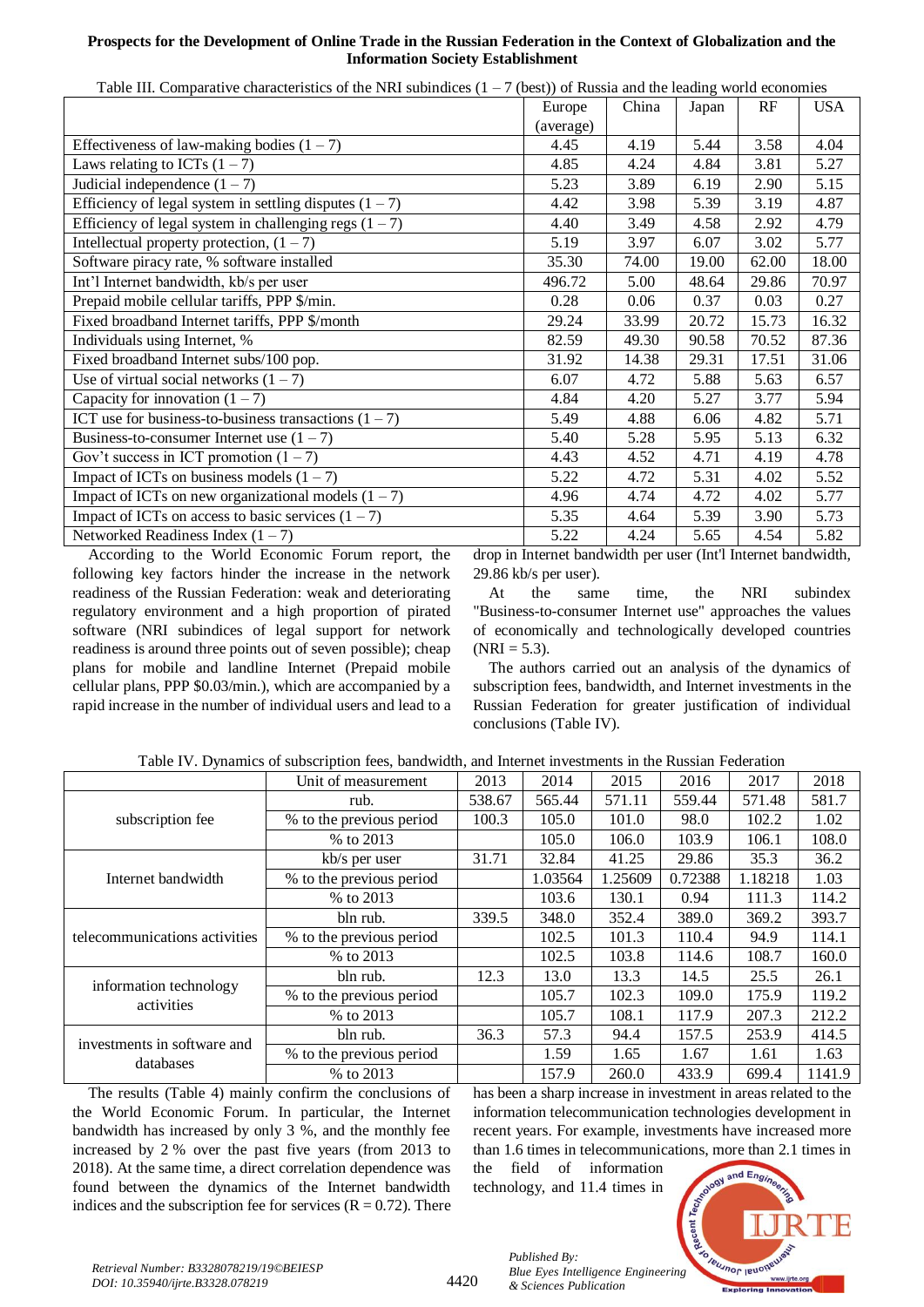software and databases over the past five years.

The dependence of the country's network readiness, the prospects for the online trade and the digital economy development on the innovative activity of organizations necessitates a research into the innovative activity in the Russian Federation. The authors project a significant drop in the innovative activity of organizations in Russia. In particular, the share of innovation-active organizations in the Russian Federation has decreased by 2 % over the past five years (from 2013 to 2018): from 10.1 % in 2013 to 8.1 % by 2018. The authors project a further drop in the innovation activity of organizations: by 2025, the share of innovation-active organizations may decline by almost 3 % (from 8.5 % in 2018 to 5.1 % by 2025). At the same time, a significant drop in innovation activity is projected, including in the areas of activity directly associated with the establishment and development of the information society, the network readiness of the country, online trade and the digital in the Russian Federation economy in general (Fig. 6).

| 14                                                                                   |                  |      |       |       |       |       |       |       |       |
|--------------------------------------------------------------------------------------|------------------|------|-------|-------|-------|-------|-------|-------|-------|
| 12                                                                                   |                  |      |       |       |       |       |       |       |       |
| 10<br>8                                                                              |                  |      |       |       |       |       |       |       |       |
| $\aleph$<br>6                                                                        |                  |      |       |       |       |       |       |       |       |
| $\overline{4}$<br>$\overline{2}$                                                     | $\blacktriangle$ |      |       |       |       |       |       |       |       |
| $\boldsymbol{0}$                                                                     | 2017             | 2018 | 2019f | 2020f | 2021f | 2022f | 2023f | 2024f | 2025f |
| … • General innovation activity                                                      | 8.5              | 8.1  | 7.6   | 7.2   | 6.7   | 6.4   | 6     | 5.5   | 5.1   |
| $\mathbf{I}$ $\cdots$ Information and communication<br>$\cdots$<br>technology sector | 12               | 11.8 | 11.5  | 11.1  | 11.1  | 10.5  | 10.4  | 10.1  | 9.8   |
| ····◆··· Information technology sector                                               | 6.4              | 6.2  | 6.2   | 5.7   | 5.7   | 5.1   | 5.1   | 4.8   | 4.5   |
| … Sector of trade and other services                                                 | 2.9              | 2.8  | 3.2   | 3     | 2.9   | 2.9   | 2.8   | 2.8   | 2.7   |

Fig. 6. Projected innovative activity of organizations in certain activity fields in the Russian Federation (Rosstat (2018), Ministry of Communications and Mass Communications (2018), and authors' calculations)

The results reveal (Fig. 6) a decline not only in the total share of innovation-active organizations, but also in the telecommunications sector (decline by 2 % compared to 2018) and information technologies (1.7 %), while the sector of trade and other services is expected to stagnate as before or decline as well (0.1 %).

However, the establishment and rapid development of B2C and C2C Internet market for goods and services is observed against unsatisfactory NRI subindices, low efficiency of investments in the development of the information society, and declining innovative activity of

organizations in areas related to the information and communication technology development. In particular, it was revealed that the share of the population that used the Internet to sell or buy goods had increased 1.7 times over five years and could reach 32.5 % in 2025.

The results necessitate finding out how the development of online trade in the Russian Federation is compensated for under the opposite trends in the development. The authors examined the relationship between the indicators of the online trade development and the globalization of the world economy to answer this question (Table V).

| Table V. Correlation between digital trade and globalization indicators |  |  |  |
|-------------------------------------------------------------------------|--|--|--|
|                                                                         |  |  |  |

|                                                      | KOFGI <sub>World</sub> | KOFGI <sub>Europe</sub> | $KOFGI_{RF}$ |  |  |  |  |  |
|------------------------------------------------------|------------------------|-------------------------|--------------|--|--|--|--|--|
| C2C market of goods and services, $\%$               | 0.98                   | 0.97                    | 0.84         |  |  |  |  |  |
| Using the Internet to shop for goods and services, % | 0.97                   | 0.95                    | 0.84         |  |  |  |  |  |
| Online retail share in retail turnover, %            | 0.96                   | 0.94                    | 0.88         |  |  |  |  |  |
|                                                      |                        |                         |              |  |  |  |  |  |

The results indicate a fairly close correlation between the indicators of the online trade development and the globalization dynamics. A closer direct correlation has been found between the indicators of the online trade development and the globalization dynamics as a whole  $(KOFGI<sub>World</sub>; R)$ ranges from 0.96 to 98) and the globalization in Europe (KOFGI<sub>Europe</sub>; R ranges from 0.91 to 92) than between the indicators of the online trade development and the globalization dynamics in the Russian Federation (KOFGI<sub>KOF-RF</sub>; R is  $0.84 - 88$ ).



*Published By:*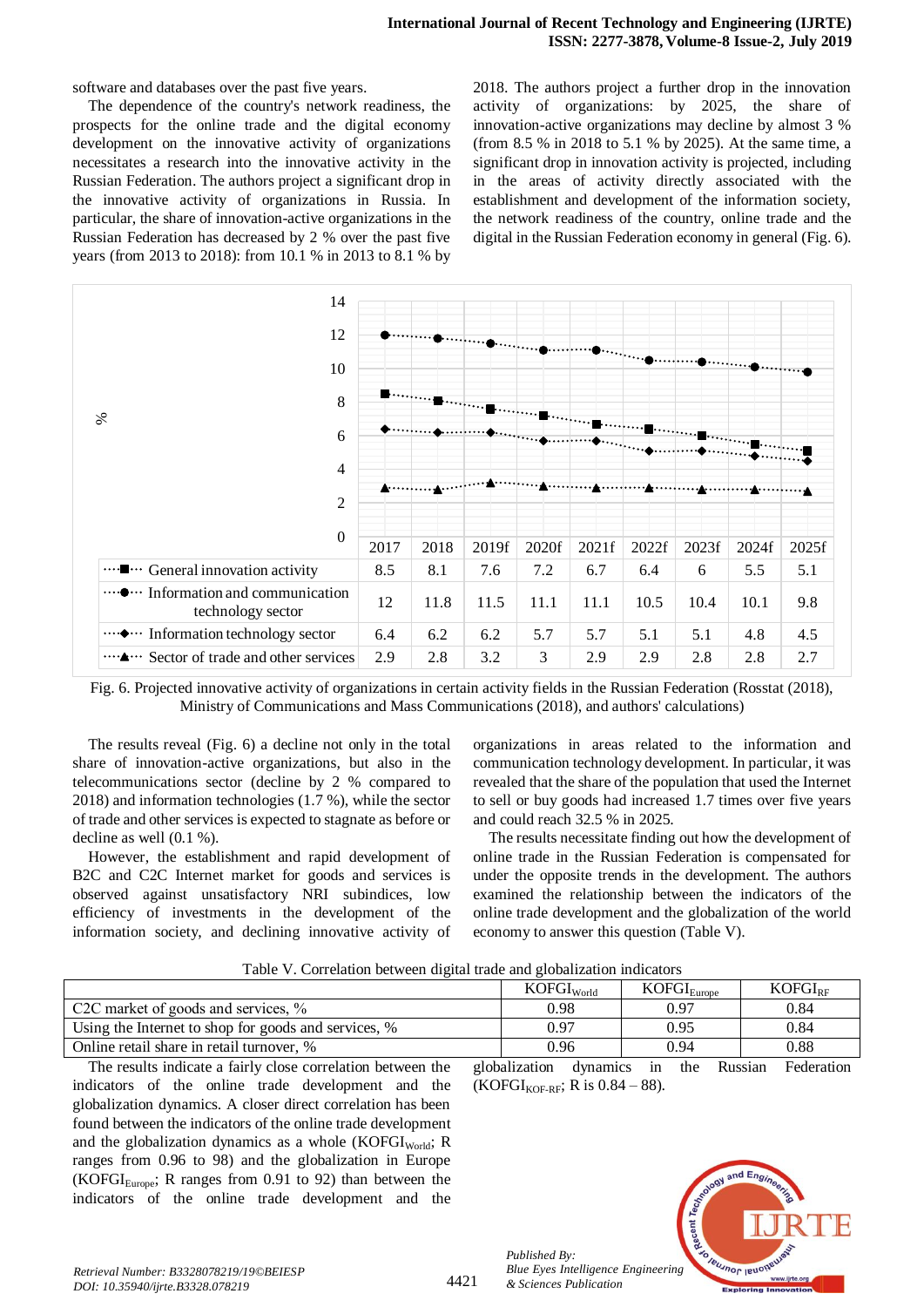## **V. DISCUSSION**

The government of the Russian Federation emphasizes the need for population to acquire digital competencies. At the same time, the main reasons for lagging behind economically and technologically developed countries, including Europe, include the insufficient use of personal computers and the Internet information telecommunications network (Program "Digital economy of the Russian Federation", approved by the order of the Government of the Russian Federation No. 1632-r dated July 28, 2017). However, the results obtained by the authors indicate that the availability of personal computers, Internet access, telephone communications, etc., are no longer the main factors limiting digital competence, the establishment of the digital society, and the development of the digital economy. The study resulted in the following findings. According to the authors, the reduction in the use of PCs, local area networks (Fig. 1), and landline telephone networks is due to their declining relevance: these ICT areas have reached their limits of efficient and effective application in Russia, like in many countries with developed information and telecommunications infrastructure. Besides, their reduction is associated with the development of new information and communication technologies, the market of information and communication services, the need to expand the interaction between economic agents in the global external environment, the expediency of using flexible and more efficient mobile information and communication means, etc. Lagging behind countries with developed economies in the penetration of information and telecommunication technologies significantly influences the development of the digital economy, including the online trade in the Russian Federation. Changes in the structure of the Internet use by the population of the Russian Federation for ordering goods and services (Fig. 5) are determined by many reasons, including the following factors increasing the attractiveness of online trade: increasing technical capabilities and accessibility of the Internet, simplified procedures and reduced time of receiving goods and services via the Internet, attractiveness of the online merchants' pricing, etc. The factors contributing to the narrowing of shopping for goods and services online include changes in consumer behavior, narrowing capacity of the markets for certain goods and services, marketing efforts made by traditional sales channels for goods and services, etc [38]. Analysis of correlation between the indicators of population activity in online trade and the information society development in the Russian Federation (Table 2) leads to the following conclusions: 1) the development of online trade and, therefore, the digital economy as a whole, largely depends on the degree of information society development, which is an important factor in the economy development in the era of the fourth industrial revolution; 2) certain components that make up the information society of the Russian Federation have multidirectional impact on the development of online trade, depending on their degree of development, accessibility and relevance in the era of digital economy; 3) an increase in the number of landline broadband and mobile Internet access subscribers, the activity of organizations in the online space (an increase in the share of organizations that have a website), and an increase in the

share of the population and households with mobile communications and the Internet access, the activity and confidence of the population when using the Internet to order goods and services all have positive impact on the development of online commerce; 4) factors that do not influence the development of online trade include the number of personal computers in the population or organizations, since the balance of online activity shifts in the direction of portable devices; low activity of the population and organizations when ordering goods and services in the global information environment; the use of nonbroadband Internet access by the population and organizations also limits their activity in online trade; 5) a restriction of the organizations' activities in local computer networks, restriction of the population and organizations imposed by landline telephony, and the presence of both landline and mobile cellular networks without Internet access all have a significant restraining effect on the online trade development. Analysis of the dynamics of subscription fees, bandwidth and investment in areas related to the information and telecommunication technologies development (Table 4) suggests that subscription fees and Internet bandwidth are interrelated: low subscription fee is one of the significant factors constraining the Internet bandwidth in the Russian Federation; increased investment in areas related to the information and telecommunication technologies development is not accompanied by an adequate increase in Internet bandwidth; and the low efficiency of investments in areas related to the information and telecommunication technologies development can be explained by a weak and deteriorating legal environment for the protection of intellectual property, a high proportion of pirated software, etc. The analysis suggests that the innovative activity of organizations will fall, regardless of a 2–3-fold increase in investment in this industry, if the situation prevailing in the development of the information society in the Russian Federation persists (Fig. 6). The reasons include a deteriorating legal environment for the protection of intellectual property, a high proportion of pirated software, etc., as well as an increased competition in the global space.

The studies reveal (Table V) that, regardless of the low efficiency of investments in innovative activities of organizations, the establishment of the information society, and the development of online trade and the digital economy in the Russian Federation show a positive trend. As can be seen from the results, a considerable degree of involvement of the Russian Federation in the process of globalization might have a significant positive effect on these processes.

## **VI. CONCLUSION**

## The study has resulted in the following conclusions:

1. The use of personal computers, local area networks, and landline telephone networks in the Russian Federation has reached a level where a further increase in their number is not accompanied by an adequate increase in digital competencies.



*Published By:*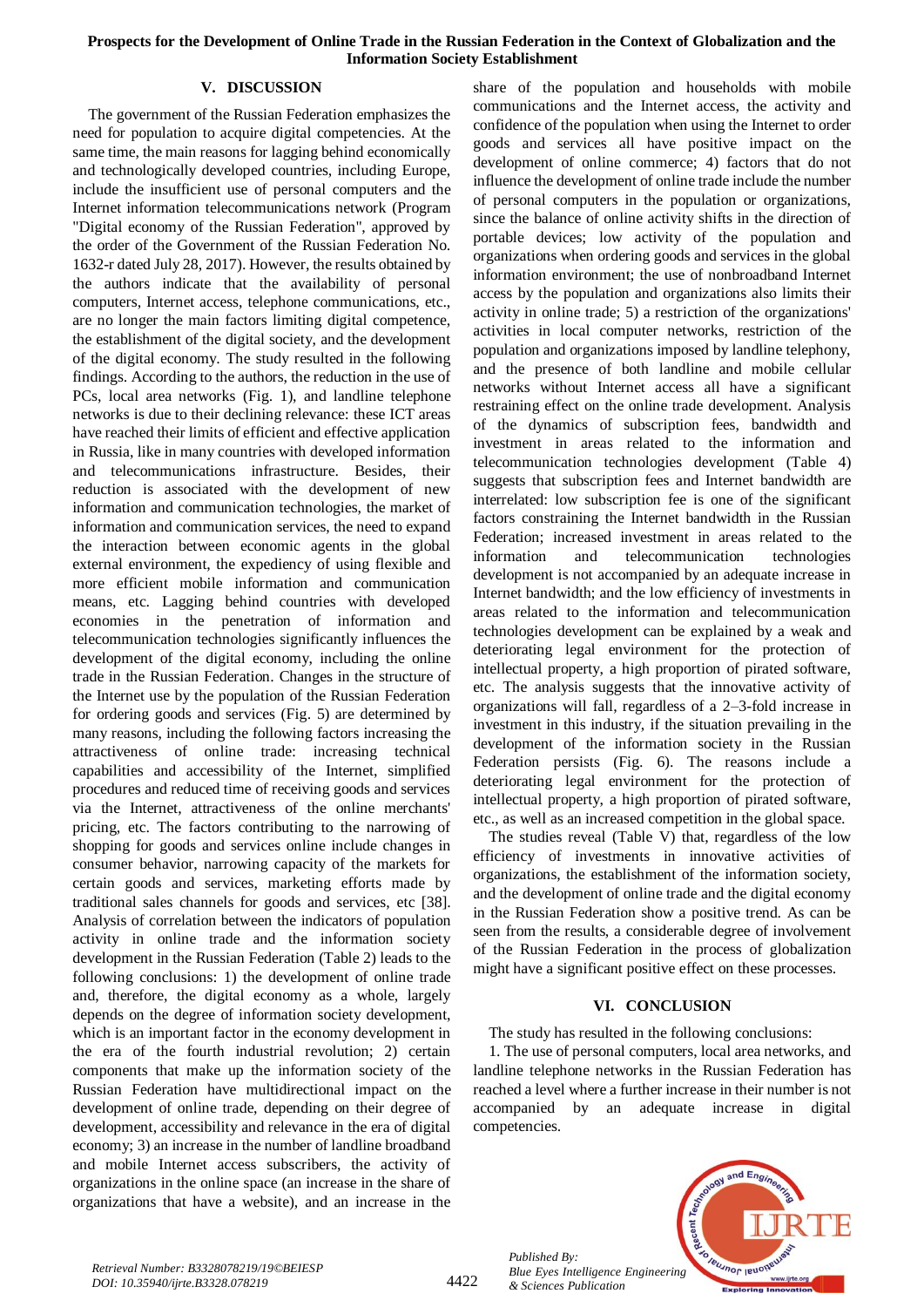The decline in their efficiency is also associated with the development of new information and communication technologies, the market for information communication services, the need to expand the interaction between economic agents in the global external environment, the feasibility of using flexible and more efficient mobile information and communication means, etc. Lagging behind countries with developed economies in the penetration of information and telecommunication technologies has significant impact on the development of the digital economy, including online trade in the Russian Federation.

2. The factors contributing to the positive changes in the structure of the Internet use by the population of the Russian Federation for ordering goods and services and development of the digital economy as a whole include expanding the technical capabilities and accessibility of the Internet, simplifying procedures and reducing the time to acquire goods and services online, the attractiveness of online merchants' pricing, etc. The factors hindering the activity of the population when ordering goods and services online include changes in consumer behavior, narrowing capacity of the markets for certain goods and services, marketing efforts from traditional sales channels for goods and services, etc.

3. There is a connection between the indicators of population activity in online trade and the information society development in the Russian Federation, which demonstrates the following:

– development of online trade and digital economy as a whole largely depends on the level of the information society development;

– individual components that make up the information society of the Russian Federation have multidirectional impact on the online trade development, depending on their degree of development, accessibility and relevance in the digital economy era;

– growth in the number of landline broadband and mobile Internet access subscribers has positive impact on the online trade development;

– activity of organizations in the online space is increasing; and

– share of the population and households with mobile communications and Internet access is growing, and so do their activity and confidence when using the Internet to order goods and services.

4. The factors that do not affect the online trade development include the following:

– the number of personal computers in the population or organizations, since the balance of online activity shifts towards mobile devices;

– low activity of the population and organizations when ordering goods and services in the global information environment; and

– the use of nonbroadband Internet access by the population and organizations also limits their activity in online trade;

5. The following factors exert significant deterrent effect on the online trade development:

– high share of organizations in local computer networks;

– restriction of the population and organizations imposed by landline telephony;

– use of landline and mobile cellular networks without Internet access;

– low efficiency of investment in the development of information and telecommunication networks and a low level of subscription fees, which increases the number of subscribers while reducing the Internet bandwidth; and

– intensifying competition in the global information communication space, a weak and deteriorating legal environment for the protection of intellectual property, and a high proportion of pirated software all lead to a drop in the efficiency of investments in areas related to the information and telecommunication technologies development; and

6) Regardless of the weak and deteriorating legal environment and the low efficiency of investment in innovation activities, the process of the information society establishment, development of online trade and digital economy in the Russian Federation have positive dynamics supported by the activity of global players in the online space.

## **REFERENCES**

- 1. O.V. Rozhnova, Zh.A. Kevorkova, I.P. Komissarova, E.V. Luneva, and A.N. Mayorova, "The role of trade in socio-economic development of Crimea". *International Journal of Civil Engineering and Technology, vol. 9*(12), 2018, pp. 48–54.
- 2. B.J. Christensen, and C. Kowalczyk, "*Globalization: Strategies and Effects*". Berlin, Heidelberg: Springer-Verlag, 2017.
- 3. N.V. Galischeva, "Globalizatsiya indiyskoy ekonomiki: tendentsii i perspektivy" ["Globalization of the Indian economy: trends and prospects"]. *Bulletin of MGIMO University, vol. 2*(53), 2017, pp. 71-89.
- 4. A. Bergh, and T. Nilsson, "Is Globalization Reducing Absolute Poverty?" *World Development, vol. 62*, 2014, pp. 42-61.
- 5. H. Shell, and Z. Liping, "The Interaction Effects of Globalization and Institutions on International Capital Flows". *International Journal of Economics and Finance Archives, vol. 7*(4), 2015, pp. 12-22.
- 6. F.F. Galimulina, A.I. Shinkevich, I.P. Komissarova, A.N. Mayorova, I.A. Astafyeva, N.V. Klimova, K.R. Nabiullina, and I.V. Zhukovskaya, "Technology Platforms as an Efficient Tool to Modernize Russia's Economy". *International Journal of Economics and Financial Issues, vol. 6*(1), 2016, pp. 163-168.
- 7. P.J. Norbäck, L. Persson, and R. Douhan, "Entrepreneurship policy and globalization". *Journal of Development Economics, vol. 110*, 2014, pp. 22-38
- 8. R. Bukh, and R. Heeks, "Defining, Conceptualising and Measuring the Digital Economy". *Global Development Institute working papers, vol. 68*, 2017.
- 9. T.E. Teterina, "Globalizatsiya ekonomiki: yeyo prichiny i protivorechiya" ["Globalization of the economy: causes and contradictions"]. *University Bulletin (State University of Management), vol. 5*, 2015, pp. 87-90.
- 10. I.A. Gobozov, "Neoliberalizm i globalizatsiya" ["Neoliberalism and globalization"]. *Age of globalization, vol. 2*(22), 2017, pp. 66-76.
- 11. M.V. Vinogradova, O.S. Kulyamina, V.А. Koroleva, and A.A. Larionova, "The Impact of Migration Processes on the National Security System of Russia". *Mediterranean Journal of Social Sciences, vol. 6*(3), 2015, pp. 161-168.
- 12. M.Yu. Makovetsky, "Mezhdunarodnoye dvizheniye kapitala v usloviyakh globalizatsii" ["International capital flow in the context of globalization"]. *Economics and modern management: theory and practice, vol. 42*, 2014, pp. 25-32.
- 13. E.A. Shutaeva, and V.V. Pobirchenko, "Vliyaniye globalizatsii na sotsialno-ekonomicheskoye neravenstvo regionov v usloviyakh ustoychivogo razvitiya" ["Impact of globalization on the socioeconomic inequality of regions in the context of sustainable development"]. Business. *Education. Law, vol. 1*(34), 2016, pp. 153-157.
- 14. V.I. Vlasov, "Vliyaniye globalizatsii na torgovlyu" ["Impact of globalization on trade"]. *International Journal of Applied and Fundamental Research, vol. 2*(2), 2014, pp. 87-92.



*Published By:*